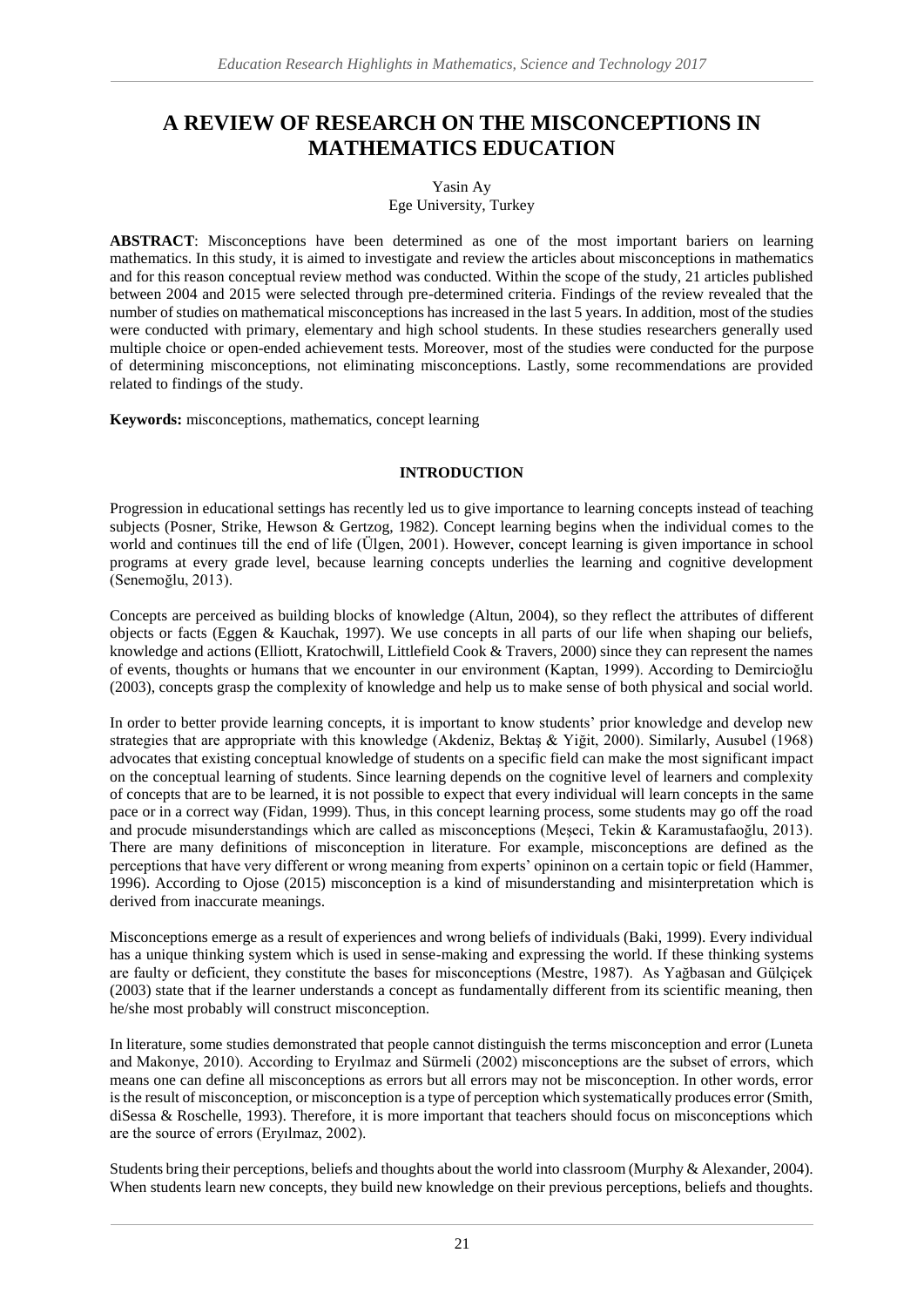That is, if any misconception exists in previous concepts, it is highly that new concepts will include misconceptions as well (Baki, 1999; Driver & Easley, 1978). Thus, as educators we need to know the possible reasons that lie behind these misconceptions and take precautions to provide more efficient learning environments (Ojose, 2015). In other words, determining and eliminating students' misconceptions help teachers understand students' background and perceptions of an academic subject and shape their instructional methods (Murphy & Alexander, 2004).

Misconceptions are very important in learning because students learn new things by relating them with their prior knowledge (Driver & Easley, 1978). Furthermore, most of the misconceptions are deep-seated, widespread and cause permanent obstacles for conceptual understanding (Minstrell, 1982). Since misconceptions are consistent and supported by the individuals' experiences, they steadily resist changing (Cox & Mouw, 1992; Karataş, Köse & Coştu, 2003).

Mathematics is one of the disciplines in which concept learning has an important place, thus many misconceptions might be observed in mathematics. In fact, it is almost impossible in mathematics to define any concept without using many other concepts, since mathematics curricula have a spiral attribute (Ersoy, 2006). Hence, students who have misconceptions in previous topics of mathematics can attach new misconceptions to the previous ones (Şandır, Ubuz & Argün, 2007). For this reason, researchers have been conducting studies on determining and finding ways to eliminate the misconceptions in mathematics for many years (Türkdoğan, Güler, Bülbül & Danişman, 2015). When we search the literature, we realized that there was a lack of review studies which investigate the articles on misconceptions in mathematics. Therefore, this study is thought to fill such a gap and be beneficial for teachers at all grade levels.

# **Purpose and Research Questions**

Learning mathematical concepts highly depends on learning previous concepts so it is important to determine and eliminate misconceptions in mathematics. Therefore, the aim of this review is to investigate and synthesize the literature related to misconceptions in mathematics. Although there are many researches on misconceptions in terms of mathematical concepts, the number of studies that synthesize the studies on misconceptions in mathematics is very limited. Therefore, we tried to find an answer to the question "what are the general characteristics of studies related to misconception in mathematics in national and international field?" On the basis of this research question, answers were searched for the following questions:

- 1- What kind of misconception studies are conducted in mathematics?
- 2- Which methods/ways are used in order to determine misconceptions in mathematics?
- 3- Which techniques are used in order to eliminate the mathematical misconceptions?
- 4- Which learning areas of mathematics do the studies focus on?

### **METHOD**

In this study, conceptual review/synthesis was conducted in order to investigate the studies related to misconceptions in mathematics. Conceptual reviews are the type of reviews in which the researcher aims to provide an overview of the literature in a given field, including main ideas, models and debates (Petticrew & Roberts, 2006). The synthesis consists of three phases throughout the process: i) Determining the inclusion criteria and review procedure, ii) Reviewing the literature iii) Analysis procedure. These phases will be clarified in detail in the next section.

### **Determining the inclusion criteria and review procedure**

In this phase, we decided on the inclusion criteria, keywords and how we will conduct the review of literature. The inclusion criteria consisted of articles that are i) written in qualitative, quantitative or mixed research methods, ii) published in peer reviewed academic journals rather than a technical report, project anecdote or proceedings, iii) written in English or Turkish language, iv) specifically focused on misconceptions in mathematics, and v) being an empirical research. During the search of literature, we used following keywords in different combinations: *Misconceptions, Concept Learning, Mathematics, Misconceptions in mathematics and Turkish meanings of them (Kavram yanılgıları, kavram öğrenme, Matematik, Matematikte Kavram yanılgıları).*

### **Reviewing the Literature**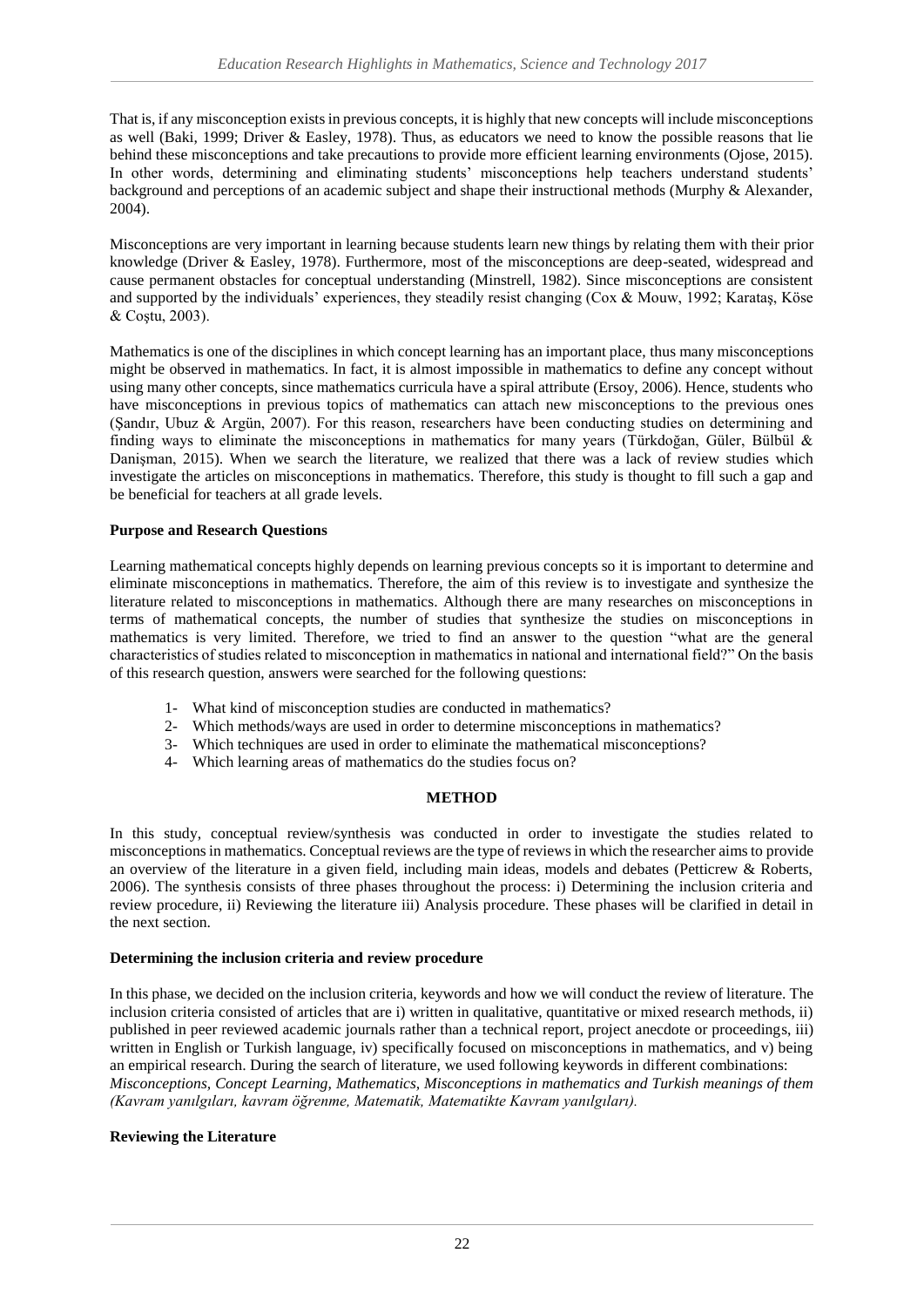The literature was identified in November and December 2015 by first exploring databases which are more related to educational studies, namely Academic Search Complete, Education Resources Information Center (ERIC), Education Source and Education Research Complete. Then we decided to add database of Turkish Academic Network and Information Center (ULAKBIM) in order to explore literature in the Turkish context.

First, we conducted an advanced search on Academic Search Complete database with keywords "Misconceptions" (in the abstract or Author-Supplied Abstract) and "Concept Learning" (in all text) and "Mathematics" (in the abstract or Author-Supplied Abstract). We filtered the search selecting "academic journals" as source type and "scholarly (peer reviewed) journals". Although there is no limitation according to publication date, the results demonstrated that studies varied between 1997 and 2015. At the end, we reached 18 studies written in English from this search. Second, we conducted another advanced search on Education Resources Information Center (ERIC) database using similar procedures with the previous one. However, this search brought 3 results which were written in English and published between 2003 and 2012.

Next, we continued with another database namely Education Research Complete. Again, we conducted search with the same keywords and limitations. The results occurred 27 articles written in English and published between 1997 and 2015. Then we conducted search on Education Source database using the same keywords and limitations. The results showed that there were 40 studies published between 1990 and 2015. Two of the studies were written in Turkish and remains were in English. Lastly, we conducted an advanced search on Turkish Academic Network and Information Center (ULAKBIM) with the same procedures. In this search we repeated the procedure with the Turkish meanings of keywords. However, the searching engine of this database did not allow limiting the source type. As a result, we reached 108 results when we searched with the English keywords, and we reached 42 results when we searched with the Turkish meanings of the keywords.

After this procedure, we decided to narrow the search down in order to reach the articles that can be more compatible with the inclusion criteria. Therefore, we selected five databases (Academic Search Complete, Education Resources Information Center (ERIC), Education Source, Education Research Complete and Turkish Academic Network and Information Center) simultaneously. Then we searched the literature with the keywords misconceptions (in the title) and mathematics (in the title), selecting peer reviewed and academic journals. Finally, we reached 17 results published between 1999 and 2015.

We investigated all articles obtained from different databases and keywords. Thus, removing the duplicates from the results, 50 studies published between 1990 and 2015 remained. Those 50 studies were subjected to detailedanalysis and we realized that only 21 of them ensured the inclusion criteria determined before. Remains specifically focused on misconceptions in other disciplines (such as science) rather than mathematics, or they were review studies instead of empirical ones. Therefore, we removed these studies from the analyses and focused on those 21 articles.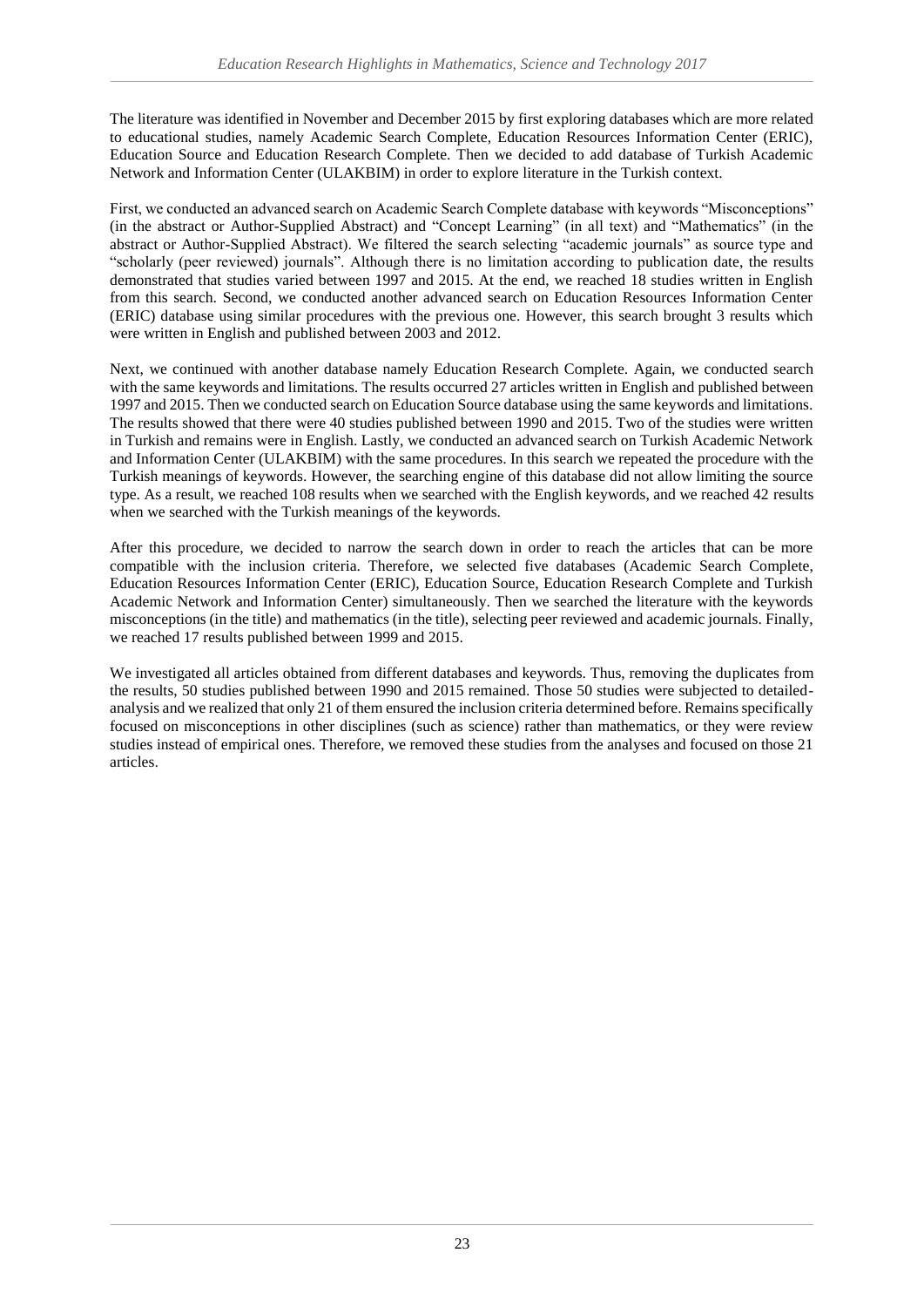Databases are searched seperately:

- Academic Search Complete (n=18)  $\bullet$
- Education Resources Information Center  $\ddot{\phantom{a}}$  $(n=3)$
- Education Research Complete (n=27)  $\cdot$
- Education Source (n=40)  $\ddot{\phantom{0}}$
- Turkish Academic Network and  $\bullet$ Information Center (n=108 with English keywords, n=42 with Turkish keywords)

Databases are searched simultaneously:

Academic Search Complete, Education  $\bullet$ Resources Information Center (ERIC), Education Source, Education Research Complete and Turkish Academic Network and Information Center  $(n=17)$ 

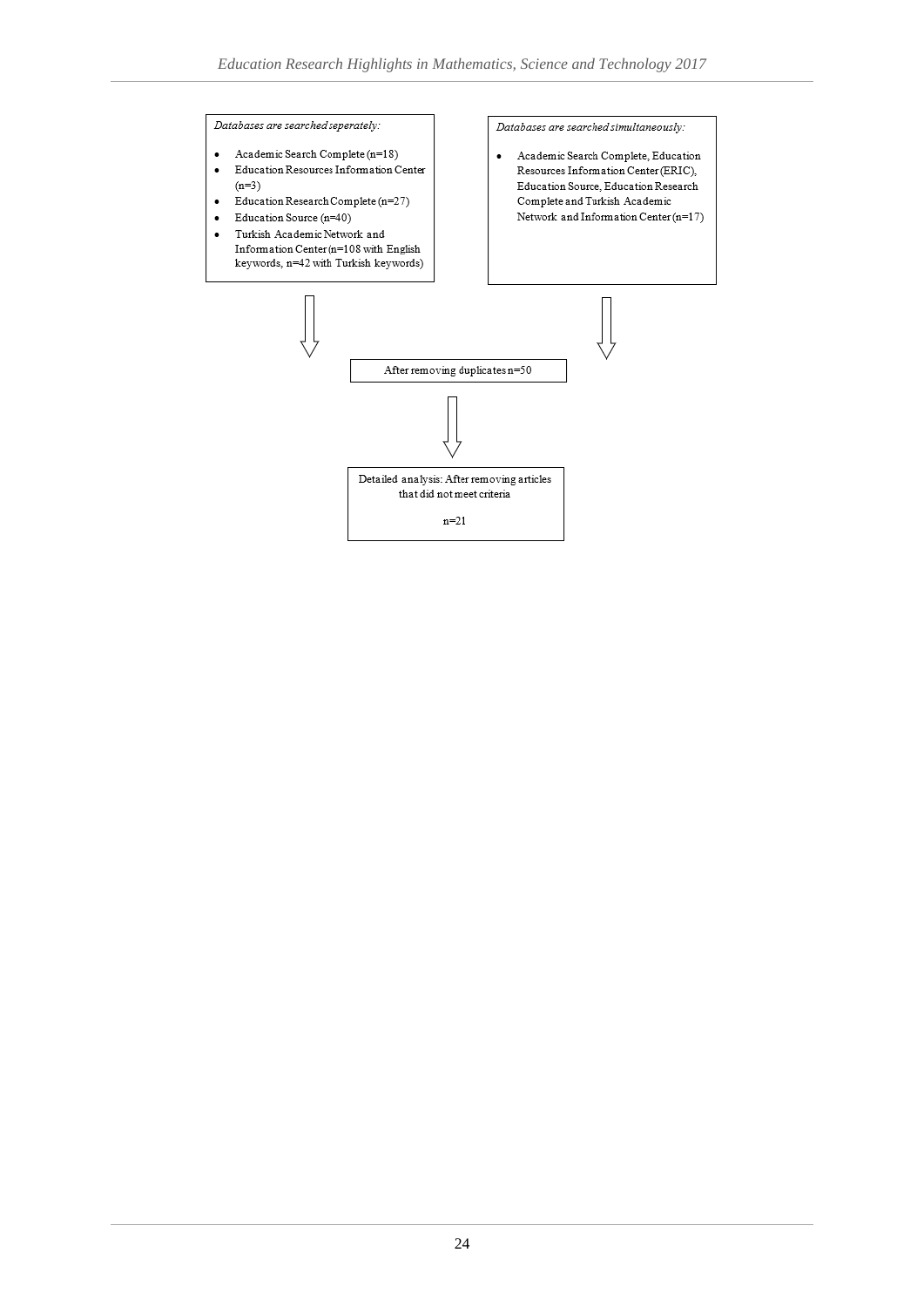# **Analysis Procedure**

The remaining articles that are selected in terms of inclusion criteria were organized and coded into Table 1 below, according to their subject domain, context, method, data sources, data analysis, reliability, validity/ trustworthiness, etc.

| Study                                   | Subject<br>Domain           | Subjects                           | Type                                                   | Method                             | Data Sources                                                                                                                                                  | Reliability/Validity,<br>Trustworthiness report                                                                              | Misconception                |
|-----------------------------------------|-----------------------------|------------------------------------|--------------------------------------------------------|------------------------------------|---------------------------------------------------------------------------------------------------------------------------------------------------------------|------------------------------------------------------------------------------------------------------------------------------|------------------------------|
| Green, Piel, &<br><b>Flowers</b> (2008) | Arithmetic                  | Preservice<br>elementary teachers  | Implemetation<br>(Pre-test post-test)<br>Experimental) | <i><b>Ouantitative</b></i>         | 20-Item<br>Mathematics<br>survey, pretest-posttest                                                                                                            | Instruments'<br>validities<br>determined<br>by<br>were<br>using<br>expert<br>judgements.                                     | Eliminating<br>Misconception |
| Almog & Ilany<br>(2012)                 | <i>inequalitites</i>        | High<br>school<br>students         | Survey                                                 | Mixed<br>method                    | Questionnaire, Interviews                                                                                                                                     |                                                                                                                              | Determining<br>misconception |
| Gningue,<br>Menil, & Fuchs<br>(2014)    | Algebra                     | College<br>remedial<br>students    | Implemetation<br>(Pre-test post-test)<br>Experimental) | Mixed<br>method                    | four<br>pre-algebra<br>test,<br>final<br>achievement<br>tests.<br>Informal<br>examination,<br>interviews with students,<br>24-question likert scale<br>survey | Reliability and validity<br>measures<br>were<br>available for neither the<br>pre-algebra<br>the<br>nor<br>algebra posttests. | Eliminating<br>Misconception |
| Gür &<br><b>Barak</b><br>(2007)         | Derivative                  | High<br>school<br>students         | Survey                                                 | <i><u><b>Ouantitative</b></u></i>  | 7-Item open ended test                                                                                                                                        |                                                                                                                              | Determining<br>misconception |
| Gür (2009)                              | Trigonometry                | High<br>school<br>students         | Survey                                                 | Mixed<br>method                    | A diagnostic<br>test that<br>consists<br>of<br>seven<br>trigonometric<br>questions<br>was prepared and carried<br>Observations were<br>out.<br>done.          |                                                                                                                              | Determining<br>misconception |
| Akbayır (2004)                          | <b>Series</b><br>(Calculus) | Undergraduate<br>students          | Survey                                                 | Quantitative                       | 10-item achievement test                                                                                                                                      |                                                                                                                              | Determining<br>misconception |
| Akkaya<br>&<br>Durmuş (2006)            | Algebra                     | Primary students (6-<br>8 graders) | Survey                                                 | Quantitative                       | 30-Item multiple choice<br>test called "Algebra Test"<br>is prepared                                                                                          | Alpha reliability of the<br>test is calculated as 0.74                                                                       | Determining<br>misconception |
| Baştürk<br>&<br>Dönmez $(2011)$         | Limit<br>And<br>Continuity  | Preservice teachers                | Survey                                                 | Qualitative<br>and<br>quantitative | which<br>questionnaire<br>composed of open and<br>closed-ended<br>questions.<br>interviews, observations                                                      |                                                                                                                              | Determining<br>misconception |

Table 1. An analysis of studies on misconceptions in mathematics (n=21)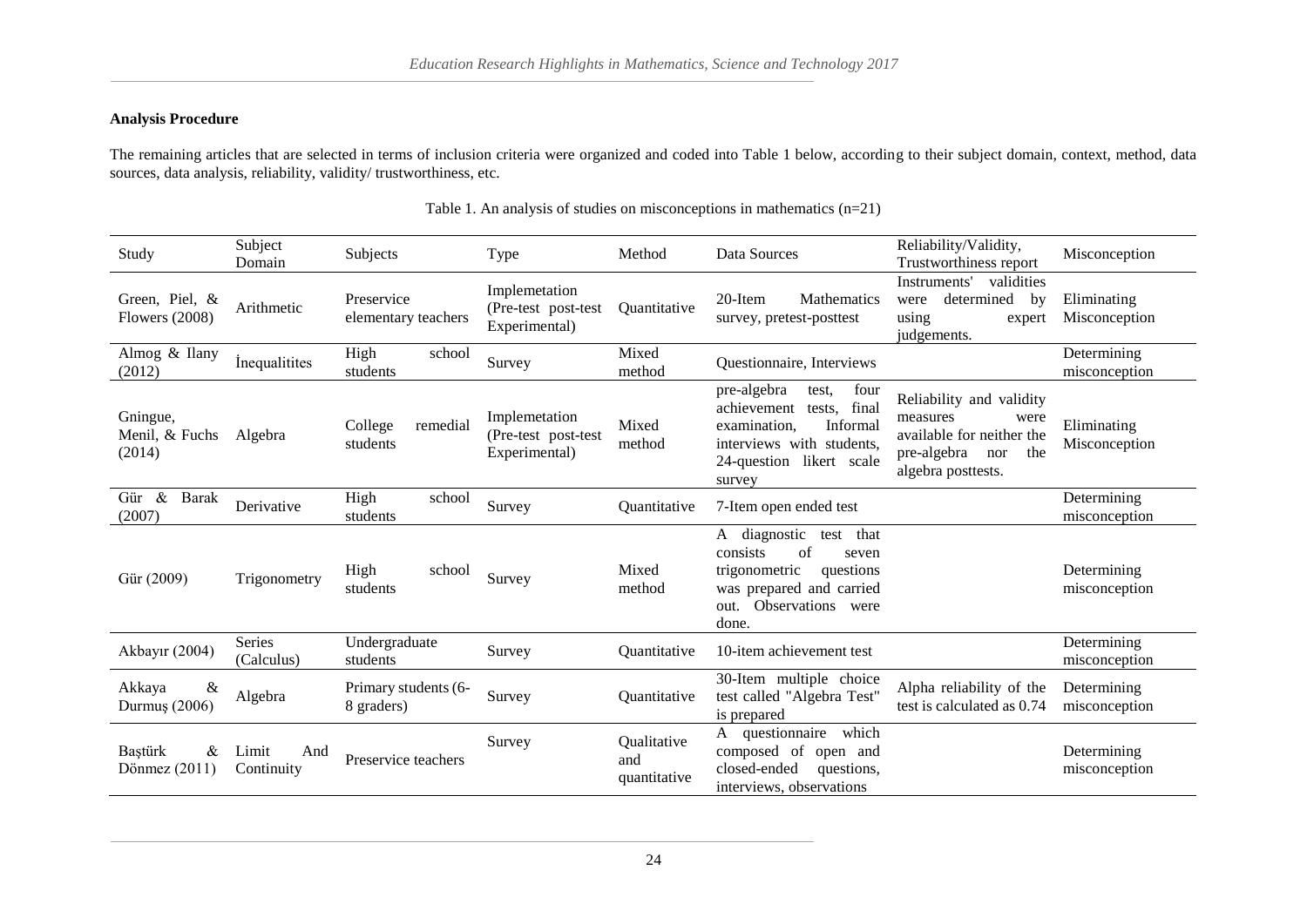| &<br>Durkin<br>Rittle-Johnson<br>(2015)   | <b>Numbers</b>            | Primary students           | Survey                                                                     | Quantitative                                                         | Three<br>of<br>measures<br>misconceptions to assess<br>students' knowledge early<br>in instruction on decimals<br>that measured<br>the:<br>$\left(1\right)$<br>prevalence<br>of<br>misconception<br>errors<br>based<br>on<br>response<br>patterns, 2) existence of<br>misconceptions in a more<br>abstract context, and 3)<br>of<br>strength<br>misconceptions<br>using<br>confidence ratings. |                                                                                                                           | Determining<br>misconception |
|-------------------------------------------|---------------------------|----------------------------|----------------------------------------------------------------------------|----------------------------------------------------------------------|------------------------------------------------------------------------------------------------------------------------------------------------------------------------------------------------------------------------------------------------------------------------------------------------------------------------------------------------------------------------------------------------|---------------------------------------------------------------------------------------------------------------------------|------------------------------|
| Kaplan, İşleyen,<br>Öztürk<br>&<br>(2011) | Ratio-<br>Proportion      | Elementary<br>students     | Survey                                                                     | Qualitative<br>(Case study)                                          | 10- item diagnostic test,<br>interviews                                                                                                                                                                                                                                                                                                                                                        | Cronbach<br>alpha<br>reliability of the test<br>was found .61                                                             | Determining<br>misconception |
| Keçeli<br>&<br>Turanlı (2013)             | Complex<br><b>Numbers</b> | Undergraduate<br>students  | Survey                                                                     | Quantitative                                                         | 17-item complex numbers<br>diagnostic test.                                                                                                                                                                                                                                                                                                                                                    | For validity:<br>expert<br>opinions, for reliability:<br>cronbach alpha .84.                                              | Determining<br>misconception |
| Köklü & Topçu<br>(2012)                   | Quadratic<br>Functions    | High<br>school<br>students | Implemetation<br>(Quasi-<br>Experimental)                                  | Quantitative<br>(quasi<br>experiemtal)                               | Two-tier<br>diagnostic<br>instrument for parabolas,<br>Cabri.                                                                                                                                                                                                                                                                                                                                  | Cronbach<br>alpha<br>reliability of the test<br>was found .63                                                             | Eliminating<br>Misconception |
| Kula & Bukova<br>Güzel (2014)             | Limit                     | Preservice teachers        | Survey                                                                     | Qualitative<br>(Case study)                                          |                                                                                                                                                                                                                                                                                                                                                                                                |                                                                                                                           | Determining<br>misconception |
| Lin, Ko, & Kuo<br>(2014)                  | Algebra                   | Preservice teachers        | Implementation<br>(Pre-test post-test<br>control group d.<br>Experimental) | Quantitative<br>(pre-test<br>posttest<br>control<br>group<br>design) | The<br>Algebraic<br>Misconceptions<br>Test<br>(AMT) and The Attitudes<br>Toward<br>Computers<br>and<br><b>Mathematics</b><br>Teaching<br>Questionnaire<br>(ATCMT)                                                                                                                                                                                                                              | Feedback received from<br>experts, cronbach alpha<br>is found .86 (for test)<br>.90<br>and<br>(for<br>questionnaire)      | Determining<br>misconception |
| Lin, Yang, & Li<br>(2015)                 | <b>Numbers</b>            | Elementary<br>students     | Survey                                                                     | Quantitative                                                         | 50-item web-based two-<br>tier test                                                                                                                                                                                                                                                                                                                                                            | Two experts in the field<br>of<br>mathematics<br>education reviewed the<br>WTTT-NS<br>items for<br>face<br>and<br>content | Determining<br>misconception |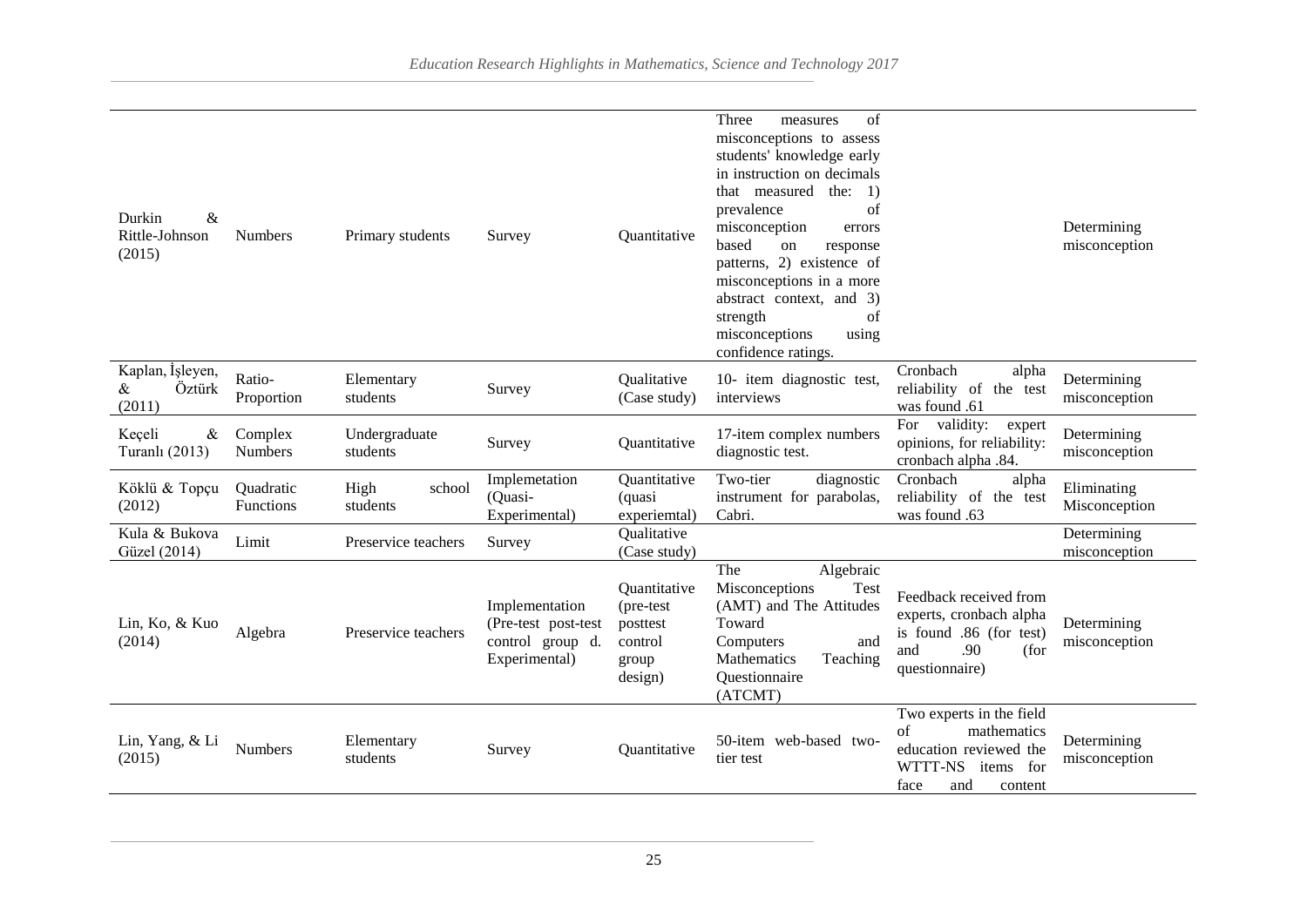|                                              |                                  |                                             |                                                                  |                                                                                                 |                                                                                               | validity; Cronbach $\alpha$<br>was found .877                                                                                                                                                                          |                              |
|----------------------------------------------|----------------------------------|---------------------------------------------|------------------------------------------------------------------|-------------------------------------------------------------------------------------------------|-----------------------------------------------------------------------------------------------|------------------------------------------------------------------------------------------------------------------------------------------------------------------------------------------------------------------------|------------------------------|
| $\&$<br>Muzangwa<br>Chifamba<br>(2012)       | Calculus                         | Undergraduate<br>students                   | Survey                                                           | Quantitative                                                                                    | 10-item test                                                                                  | KR-20 reliability is .31                                                                                                                                                                                               | Determining<br>misconception |
| Pesen (2007)                                 | Fractions                        | Primary<br>students<br>(3rd graders)        | Survey                                                           | Field<br>research and<br>diagnosis<br>method was<br>used                                        | 24 item Diagnostic test<br>was used                                                           | <b>Class</b><br>teachers<br>and<br>experts' view to provide<br>validity and reliability<br>of the diagnostic test.<br>Alpha is .90                                                                                     | Determining<br>misconception |
| Tuna (2013)                                  | Trigonometry                     | High school (10th<br>grade)                 | Implementation<br>(Quasi-<br>Experimental with<br>control group) | Quantitative<br>(a<br>quasi-<br>experimental<br>design with<br>control<br>was<br>group<br>used) | 14-item test                                                                                  |                                                                                                                                                                                                                        | Eliminating<br>Misconception |
| Türnüklü<br>(2014)                           | Quadrilaterals                   | Preservice teachers                         | Survey                                                           | Qualitative<br>(Document)<br>analysis)                                                          | The data was obtained by<br>lesson plans which<br>the<br>were prepared by the<br>participants |                                                                                                                                                                                                                        | Determining<br>misconception |
| $\&$<br>Yang<br>Lin<br>(2015)                | <b>Numbers</b>                   | Elementary<br>students<br>(5th)<br>graders) | Survey                                                           | Quantitative                                                                                    | 40-item number<br>sense<br>four-tier test                                                     | In order to ensure the<br>validity<br>of<br>the<br>the<br>instrument.<br>researchers explained to<br>students how to answer<br>items in the online test<br>before<br>they<br>system<br>started to answer the<br>items. | Determining<br>misconception |
| Erbaş,<br>$\&$<br>Cetinkaya,<br>Ersoy (2009) | Linear<br>Algebraic<br>Equations | High<br>school<br>students                  | Survey                                                           | Quantitative                                                                                    | 56-item Linear equation<br>test                                                               | Guttman split half: .95;<br>cronbach alpha: .96                                                                                                                                                                        | Determining<br>misconception |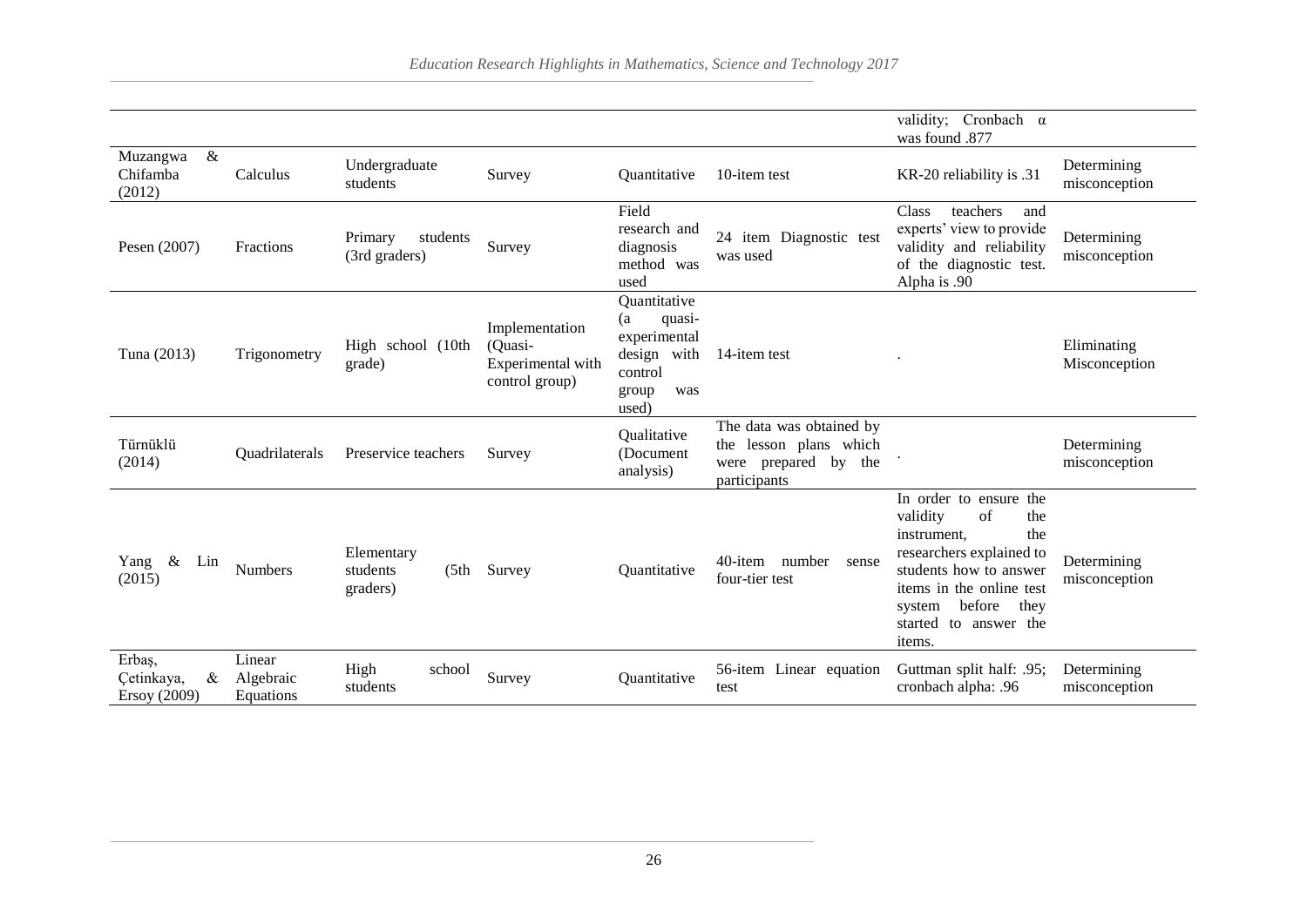## **FINDINGS**

## **Trends in the literature on misconception in mathematics**

The articles examined were published between the years 2004 and 2015. According to Graph 1, it can be stated that there is an increase in the number of studies conducted on misconceptions in mathematics in recent years. We can obviously see that more than half of the articles have been published especially in the last five years.



The studies were conducted on varied grade levels. According to Graph 2, the participants of six studies were primary and elementary students. Similarly, six studies were conducted with high school students. However, the participants of remaining studies (nine studies) were undergraduate students; in fact five of these were conducted with pre-service teachers.



The learning areas examined in the studies differed as well. As shown in Graph 3, the majority of the studies were related to *algebra* and *numbers* topics (n=3 for each). In addition, *derivative, trigonometry* and *limit* concepts were investigated in many of the studies (n=2 for each). Other learning areas investigated were *linear algebraic equations*, *arithmetic, inequalities, series, ratio-proportion, quadratic functions, fractions*, and *quadrilaterals* (n=1 for each).

### **The main purpose of the studies on misconceptions in mathematics: Eliminating or determining?**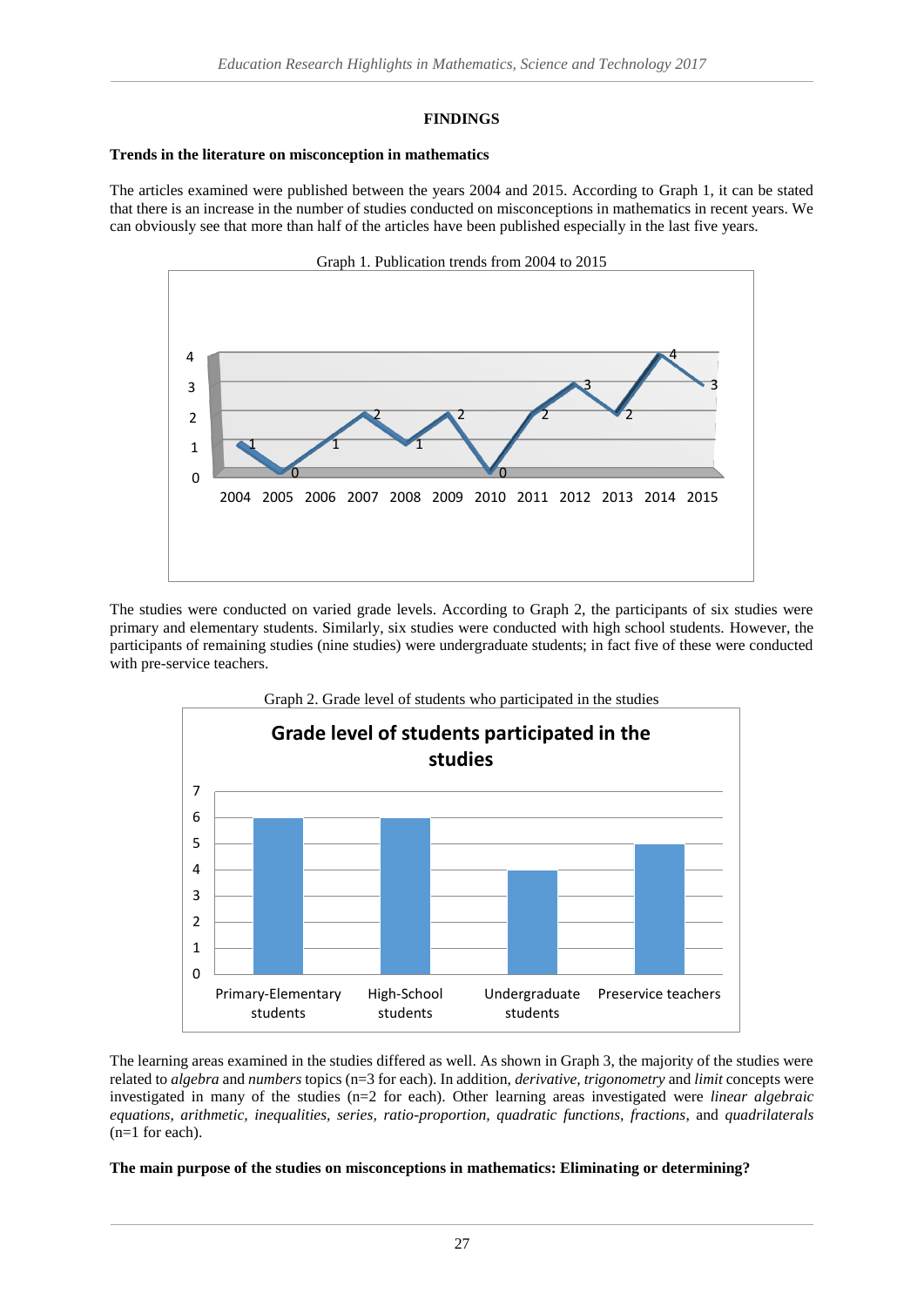The studies were investigated in terms of whether they have just determined the types of misconceptions on a certain learning area or they have investigated the ways to eliminate these misconceptions. However, all studies except four studies had the purposes to determine what misconceptions students had on a specific mathematics subject, while only four studies applied an intervention in order to see whether the instructional technique or method was effective on eliminating the current misconceptions. For instance, Tuna's (2013) study compared the effect of the 5E model and traditional teaching methods on elimination of misconceptions about trigonometry concepts. The results demonstrated that the 5E model had an effect on non-emergence of misconceptions on trigonometry topic among students. In another study, Green, Piel, and Flowers (2008) investigated that manipulative-based instruction can efficiently and effectively help decrease the misconceptions in arithmetic and increase students' knowledge. Similarly, Gningue, Menil and Fuchs (2014) revealed that using virtual manipulatives helps students overcome misconceptions about algebra and pre-algebra concepts more easily. In the study of Koklu and Topcu (2012), it was found that the misconception scores and achievement scores of students who learned in Cabri-assissted learning environment were better compared with students' who were in traditional classroom.

## **Common data collection tools to determine misconceptions in mathematics**

More than half of the studies included single data collection tool, while few of the studies were conducted using more than two tools. Among 22 studies, 15 studies used achievement or diagnostic tests. In these tests, 2 tests were designed as two-tiered (Koklu & Topcu, 2012; Lin, Yang, & Li, 2015) and 1 test was designed as four-tiered (Yang & Lin 2015). Researchers obtained data through lesson plans prepared by participants in 2 of the studies (Kula & Bukova-Güzel, 2014; Türnüklü, 2014). In addition, questionnaires were used to determine students' misconceptions in 3 studies (Almog & Ilany, 2015; Baştürk & Dönmez, 2011; Lin, Ko, & Kuo, 2014). Lastly, in 5 of the studies, interviews were conducted with participants in order to collect data (Almog & Ilany, 2015; Gningue, Menil, & Fuchs, 2014; Baştürk & Dönmez, 2011; Kaplan, İşleyen, & Dönmez, 2011; Kula & Bukova-Güzel, 2014).

## **DISCUSSION AND CONCLUSIONS**

This systematic review of 21 articles on misconceptions in mathematics is conducted due to the lack of synthesis in the national and international context. Findings revealed the general approaches adopted in the studies in terms of participants, grade level, purpose, data collection tools and learning areas of mathematics which are investigated. First, the review found out that in recent years there is an increase in the number of studies about misconceptions on mathematics. Actually, this result is congruent with the findings of the study conducted by Türkdoğan, Güler, Bülbül and Danişman (2015), since the number of studies investigated in that study showed an increase in the last five years (between 2008 and 2013).

Second, most of the studies were conducted with primary, elementary and high school students, while less than half of the studies were conducted with undergraduate students. According to Duran (2013), during initial grades students learn many basic concepts in order to be aware of latter mathematics concepts, so researchers might have taken the road from this point of view and selected younger ages as participants.

This study revealed that articles investigated misconceptions on similar topics or learning areas of mathematics. While algebra and number sense are the most common subjects in primary and elementary classes, trigonometry, derivative and limit concepts are the most common topics in high school and higher education. In the related literature, although it is advocated that students have lots of misconceptions in many geometry topics (Dobbins, Gagnon & Ulrich, 2014), only misconceptions on quadrilaterals topic were investigated in one of the articles.

Most of the studies investigated in this review used traditional one-tier achievement tests. However, Peşman (2005) states that wrong answers given in these tests can be considered as misconceptions although they are not. Students can give wrong answer due to lack of knowledge, wrong information in the question or faulty thinking during the test, but these do not prove that student has misconceptions on that concept (Tunc, Akçam & Dökme, 2011). Therefore, tests that include more than two tiers are stated to be more appropriate to be able to detect the misconceptions (Peşman, 2005). However, it seems that very few studies took into consideration this point. In addition, one of the most appropriate ways to determine students' misconceptions is collecting qualitative data through interview or observation, since they provide in-depth information about students' knowledge. However, it is observed that only less than half of the studies used such methods in this review.

The results of this review proved that most of the studies were conducted for the purpose of determining students' misconceptions instead of eliminating them. Although determining is the first step of eliminating the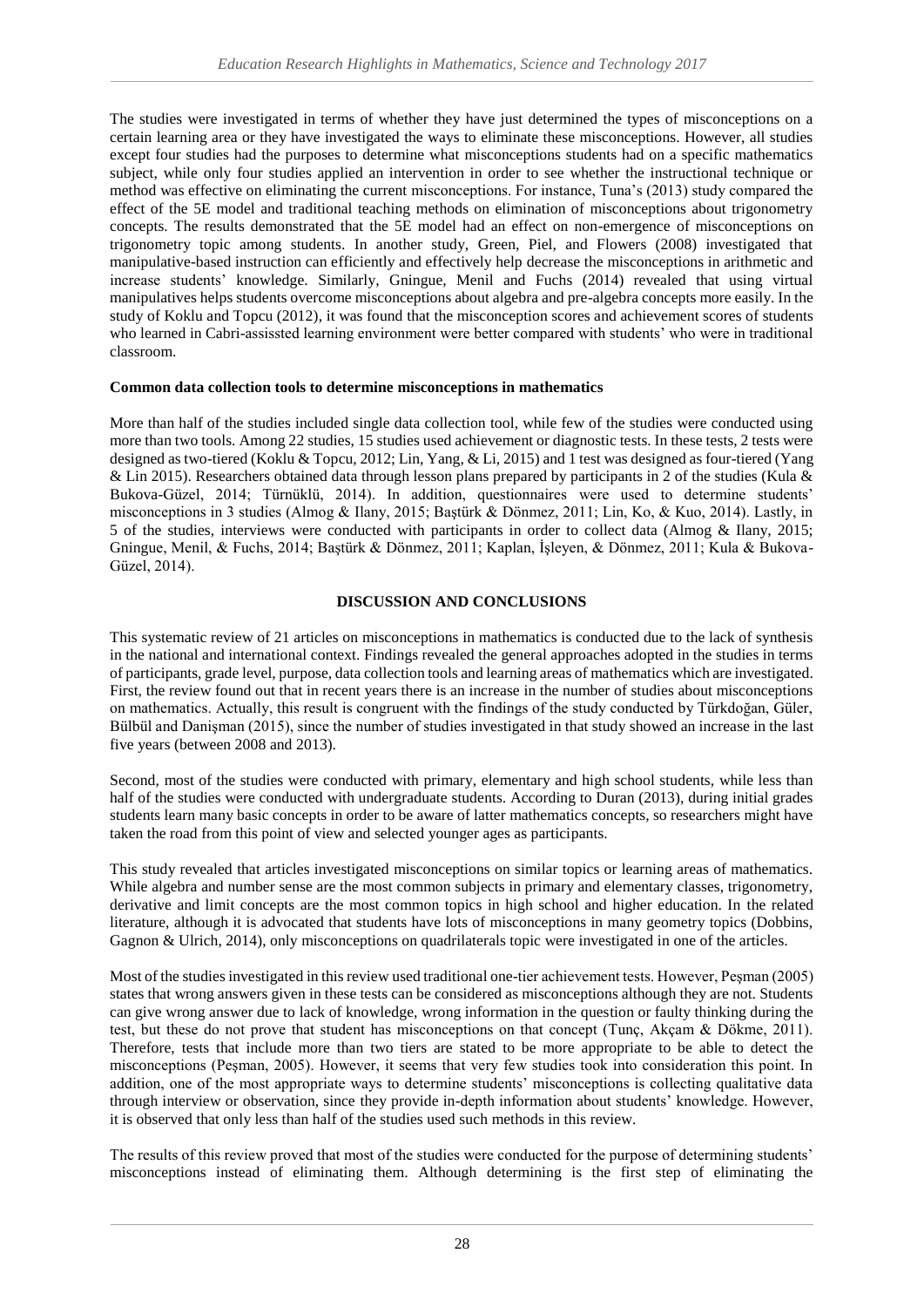misconceptions, the researchers did not prefer going on further steps. Since people resist to the idea that their beliefs or thought are not correct, changing their concepts and eliminating misconceptions are not that easy (Comins, 1998). In addition, according to Sander (1993) it is too difficult to eliminate misconceptions through traditional learning and teaching techniques. Therefore, only few of the studies applied a treatment to see whether the treatment was able to eliminate students' present misconceptions.

#### **Recommendations for Future Research**

The major aim of the research on misconceptions in mathematics should move beyond just determining them. First of all, as educators we need more effective instructional methods which can prevent the arising of such misconceptions and eliminate the present misconceptions. Before this, it is also important to detect these misconceptions using correct tools. Therefore, researchers should be aware of which assessment techniques or data collection instruments are better at determining specific mathematics misconceptions.

This review investigates limited number of articles related to mathematics misconceptions. Thus, further review studies can be conducted to enlarge and overview more on misconception research. Especially in undergraduate level, there is a lack of studies related to mathematics misconceptions. In the related literature, teachers are stated as one of the reasons for misconceptions since they use inappropriate instructional methods or have lack of knowledge (Tekkaya, Çapa & Yılmaz, 2000). Hence, researchers can conduct more studies about in-service and pre-service teachers.

### **REFERENCES**

- Akbayır, K. (2004). In identifying character of series university 2nd year students' mistakes and misunderstandings of concepts in some convergence criterions. *Kastamonu Education Journal, 12*(2), 443-450.
- Akdeniz, A. R., Bektaş, U., & Yiğit, N. (2000). The 8th grade students' levels of understanding of the introductory physics concepts. *Hacettepe University Journal of Education, 19*, 5-14.
- Akkaya, R., & Durmuş, S. (2006). Misconceptions of elementary school students in grades 6-8 on learning algebra. *Hacettepe University Journal of Education, 31*(2006), 1-12.
- Almog, N., & Ilany, B. (2012). Absolute value inequalities: high school students' solutions and misconceptions. *Educational Studies in Mathematics, 81*(3), 347-364.
- Altun, H. (2004*). Kesirler ve rasyonel sayıların öğretilmesinde karşılaşılan güçlüklerin giderilme yöntemleri,* (Unpublished master's dissertation). Dokuz Eylül University, Institute of Educational Sciences.
- Ausubel, D. P. (1968). *Educational psychology: A cognitive view.* New York: Holt, Rinehart & Winston.
- Baki, A. (1999). *Cebirle ilgili işlem yanılgılarının değerlendirilmesi, III. Ulusal Fen Eğitimi Sempozyumu bildirileri kitabı,* 46-49. Ankara: MEB Yayınları.
- Baştürk, S., & Dönmez, G. (2011). Mathematics student teachers' misconceptions on the limit and continuity concepts. *Necatibey Faculty of Education Electronic Journal of Science and Mathematics Education, 5*(1), 225-249.
- Comins, N.F. (1998). Identifying and addressing astronomy misconceptions in the classroom. In L. Gouguenheim, D. McNally, ve J.R. Percy (Eds), *New trends in astronomy teaching*. (pp.118-123). Cambridge University Press.
- Cox, C., & Mouw, J. T. (1992). Disruption of the representativeness heuristic: Can we be perturbed into using correct probabilistic reasoning*? Educational Studies in Mathematics, 23,*163-178.
- Demircioğlu, H. (2003). *Sınıf öğretmen adaylarının kimya kavramlarını anlama düzeyleri ve karşılaşılan yanılgılar,* (Unpublished master's dissertation). Karadeniz Technical University, Graduate School of Natural and Applied Sciences.
- Dobbins, A., Gagnon, J. C., & Ulrich, T. (2014). Teaching geometry to students with math difficulties using graduated and peer-mediated instruction in a response-to-intervention model. *Preventing School Failure*, *58*(1), 17–25.
- Driver, R., & Easley, J. (1978). Pupils and paradigms: a review of literature related to concept development in adolescent science students. *Studies in Science Education, 5*, 61-84.
- Duran, M. (2013). Opinions of primary 7th grade students about visual mathematics literacy. *Mehmet Akif Ersoy University Journal of Educational Sciences Institute, 2*(2), 38-51.
- Durkin, K. & Rittle-Johnson, B. (2015). Diagnosing misconceptions: Revealing changing decimal fraction knowledge*. Learning and Instruction, 37*(2015), 21-29.

Eggen, P., & Kauchak, D. (1997). *Educational psychology.* (3rd ed.). New Jersey: Prentice Hall.

Elliott, S.N., Kratochwill, T. R., Littlefield Cook, J., & Travers, J. F. (2000). *Educational psychology: Effective teaching, effective learning.* (3rd ed.). USA: McGraw-Hill Companies.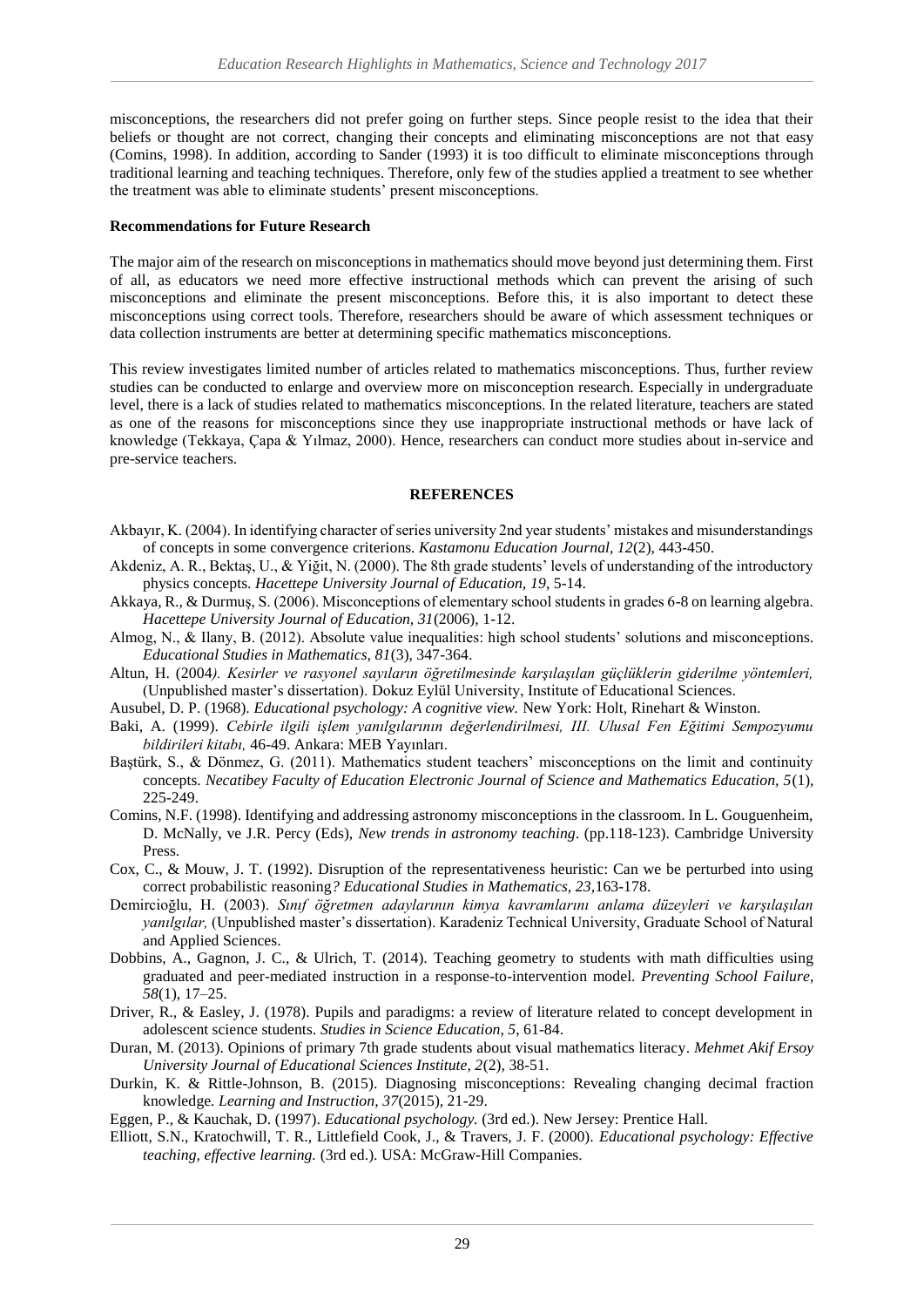- Erbaş, A. K., Çetinkaya, B., & Ersoy, Y. (2009). Student Difficulties and Misconceptions in Solving Simple Linear Equations. *Education and Science, 34*(152), 44-59.
- Ersoy, Y. (2006). İlköğretim matematik öğretim programındaki yenilikler-I: Amaç, içerik ve
- kazanımlar. *İlköğretim Online, 5* (1), 30-44.
- Eryilmaz, A. (2002). Effects of conceptual assignments and conceptual change discussions on students' misconceptions and achievement regarding force and motion. *Journal of Research in Science Teaching, 39,* 1001-1015
- Eryılmaz, A., & Sürmeli, E. (2002). *Measuring students' misconceptions in heat and temperature by using three progressive questions*. Paper presented at the 5th National Science and Mathematics Congress, ODTÜ, Ankara.

Fidan, N. (1999). *Okulda öğrenme ve öğretme*. İstanbul: Alkım Yayınevi.

- Gningue, S. M., Menil, V.C., & Fuchs, E. (2014). Applying Bruner's theory of representation to teach pre-algebra and algebra concepts to community college students using virtual manipulatives. *The Electronic Journal of Mathematics and Technology, 8*(3), 159-177.
- Green, M., Piel, J. A., & Flowers, C. (2008). Reversing education majors' arithmetic misconceptions with shortterm instruction using manipulatives. *The Journal of Educational Research, 101*(4), 234-242.
- Gür, H. (2009). Trigonometry learning. *New Horizons in Education, 57*(1), 67-80.
- Gür, H., & Barak, B. (2007). The erroneous derivative examples of eleventh grade students. *Educational Sciences: Theory & Practice, 7*(1), 473-480.
- Hammer, D. (1996). More than misconceptions: Multiple perspectives on student knowledge and reasoning, and an appropriate role for education research. *American Journal of Physics, 64,* 1316-1325.
- Kaplan, A., İşleyen, T., & Öztürk, M. (2011). The misconceptions in ratio and proportion concept among 6th grade students. *Kastamonu Education Journal, 19*(3), 953-968.
- Kaptan, F., (1999). *Fen bilgisi öğretimi*. MEB: Öğretmen Kitapları Dizisi.
- Karataş, F.Ö., Köse, S., & Coştu, B. (2003). Öğrenci yanılgılarını ve anlama düzeylerini belirlemede kullanılan iki aşamalı testler. *Pamukkale University Journal of Education, 1*(13), 54-69.
- Keçeli, V. & Turanlı, N. (2013). Misconceptions and common errors in complex numbers. *Hacettepe University Journal of Education, 28*(1), 223-234.
- Koklu, O., & Topcu, A. (2012). Effect of Cabri-assisted instruction on secondary school students' misconceptions about graphs of quadratic functions. *International Journal of Mathematical Education in Science and Technology, 43*(8), 999–1011.
- Kula, S., & Bukova Güzel, E. (2014). Misconceptions emerging in mathematics student teachers' limit instruction and their reflections. *Quality & Quantity, 48*, 3355-3372.
- Lin, C. Y., Ko, Y., & Kuo, Y.C. (2014). Changes in Pre-Service Teachers' Algebraic Misconceptions by Using Computer-Assisted Instruction. *International Journal of Technology in Mathematics Education, 21*(3), 89- 101.
- Lin, Y.C., Yang, D.C., & Li, M.N. (2015). Diagnosing Students' Misconceptions in Number Sense via a Web-Based Two-Tier Test. *Eurasia Journal of Mathematics, Science & Technology Education, 12*(1), 41-55.
- Luneta, K., & Makonye, P. J. (2010). Learners errors and misconceptions in elementary analysis: A case study of a Grade 12 class in South Africa. *Acta Didactica Napocenia, 3*(3), 36-45.
- Mestre, J. (1987). Why should mathematics and science teachers be interested in cognitive research findings? *Academic Connections*, 3-11.
- Meşeci, B., Tekin, S. ve Karamustafaoğlu, S. (2013). Maddenin tanecikli yapısıyla ilgili kavram yanılgılarının tespiti. *Dicle University Journal of Social Sciences Institute, 5*(9), 8-40.
- Minstrell, J. (1982). Explaining the "at rest" condition of an object. *The Physics Teacher*, *20*(1), 10-14.
- Murphy, P., & Alexander, P. (2004). Persuasion as a dynamic, multidimensional process: An investigation of individual and intraindividual differences. *American Educational Research Journal, 41*(2), 337-363.
- Muzangwa, J., & Chifamba, P. (2012). Analysis of errors and misconceptions in the learning of Calculus by undergraduate students. *Acta Didactica Napocensia, 5*(2), 1-10.
- Ojose, B. (2015). Students' misconceptions in mathematics: Analysis of remedies and what research says. *Ohio Journal of School Mathematics*, 72, 30-34.
- Pesen, C. (2007). Students' misconceptions about fractions. *Education and Science, 32*(143), 79-88.
- Peşman, H. (2005). *Development of a three-tier test to assess ninth grade students' misconceptions about simple electric circuits.* (Unpublished masters thesis). Middle East Technical University.
- Petticrew, M., & Roberts, H. (2006). *Systematic reviews in the social sciences: A practical guide*. USA: Blackwell Publishing.
- Posner, G. J., Strike, K. A., Hewson, P. V., & Gertzog, W. A. (1982). Accommodation of a scientific conception: Toward a theory of conceptual change. *Science Education, 66,* 211-227.
- Sander, M. (1993). Erroneous ideas about respiration: The teacher factor. *Journal of Research in Science Teaching, 30*, 919-934.